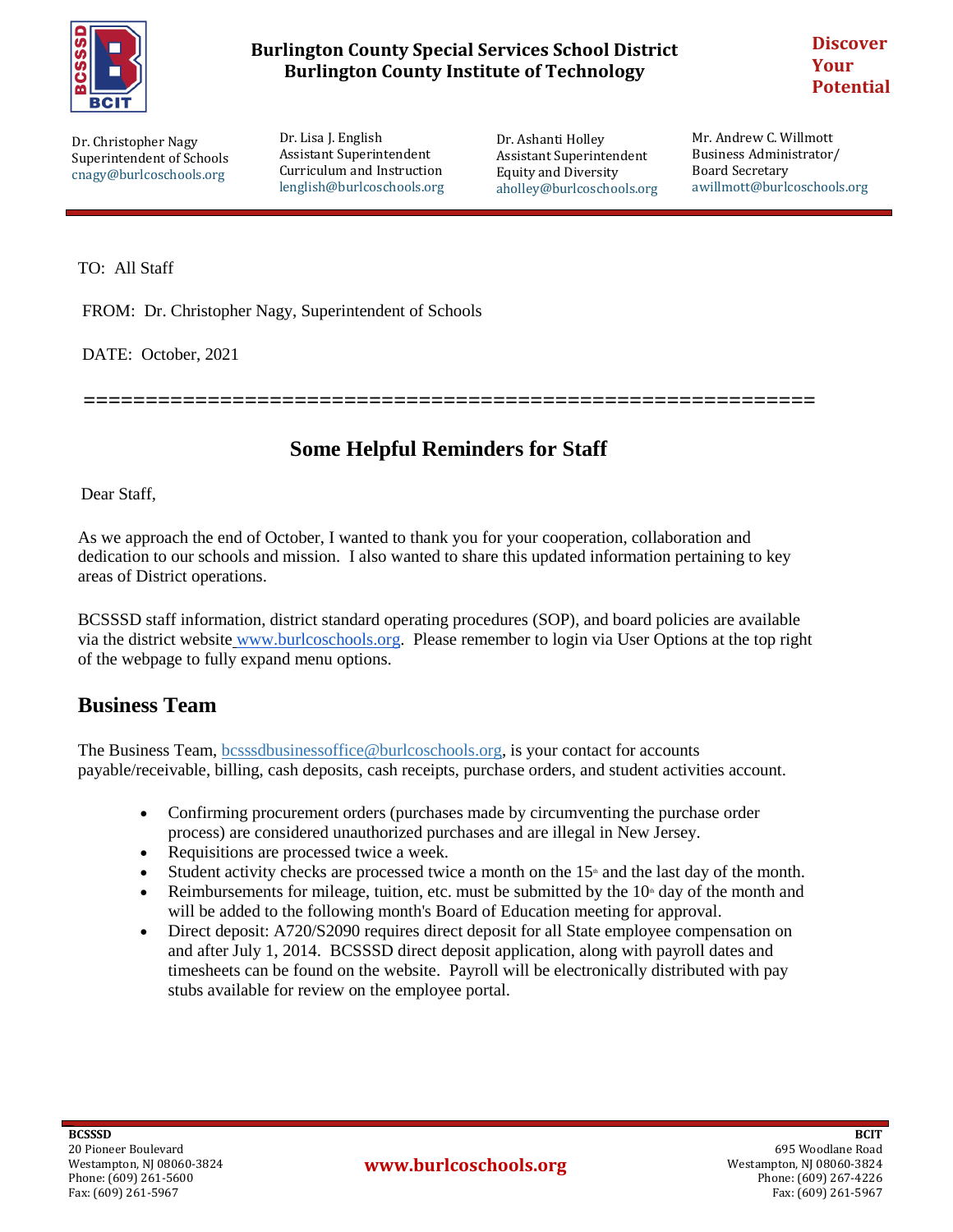### **Facilities**

All facilities requests and work orders must be entered through School Dudes

- All facilities requests and work orders must be entered through School Dudes.
- Scheduled cleaning and disinfection of high traffic and frequently touched areas are high priorities.
- Where appropriate, classrooms were reconfigured to ensure proper social distancing is followed.
- Odorox Hydroxyl Air Processors have been installed in all BCSSSD and BCIT nurses offices.
- Signs have been posted in highly visible locations that promote everyday protective measures and describe how to stop the spread of germs.
- Installation of physical barriers, such as sneeze guards and partitions, in high traffic areas (main office/reception areas) where staff interacts with students, parents, and visitors.
- Ongoing review of HVAC system to ensure ventilation systems operate properly and provide acceptable indoor air quality.
- Please visit the district website and Restart and Recovery Plan and appendices.
- Remember:
	- Do not prop open any exterior doors or block any doors.
	- Wires should be kept in order to prevent tripping hazards.
	- $\bullet$  Do not hang anything from the ceiling or store anything within 24' of the ceiling.
	- Do not store anything on top of an HVAC unit.
	- Leave personal items at home (especially space heaters, chemicals, lotions, sprays, plants and fish).

#### **Personnel**

The Personnel Team, bcsssdpersonnel@burlcoschools.org, is your contact for attendance, employee portal, employee data changes, health benefits, payroll, direct deposit, pension, salary adjustments, and leaves of absence. As a reminder, please communicate with the department not any individual person as job responsibilities may have changed and leaving a voicemail or emailing the wrong individual could result in a delayed response to your inquiry. Feel free to request an appointment if you would prefer to come to the office in person. Please be aware that in-person visits require that you wear a mask, follow social distancing guidelines and have your temperature taken.

> Attendance: BCSSSD employees are required to use ESS to request an absence. Administrators are required to approve/deny absences daily and while it is understood that family or personal emergency may not allow for advance notification, this should be the exception and not the norm.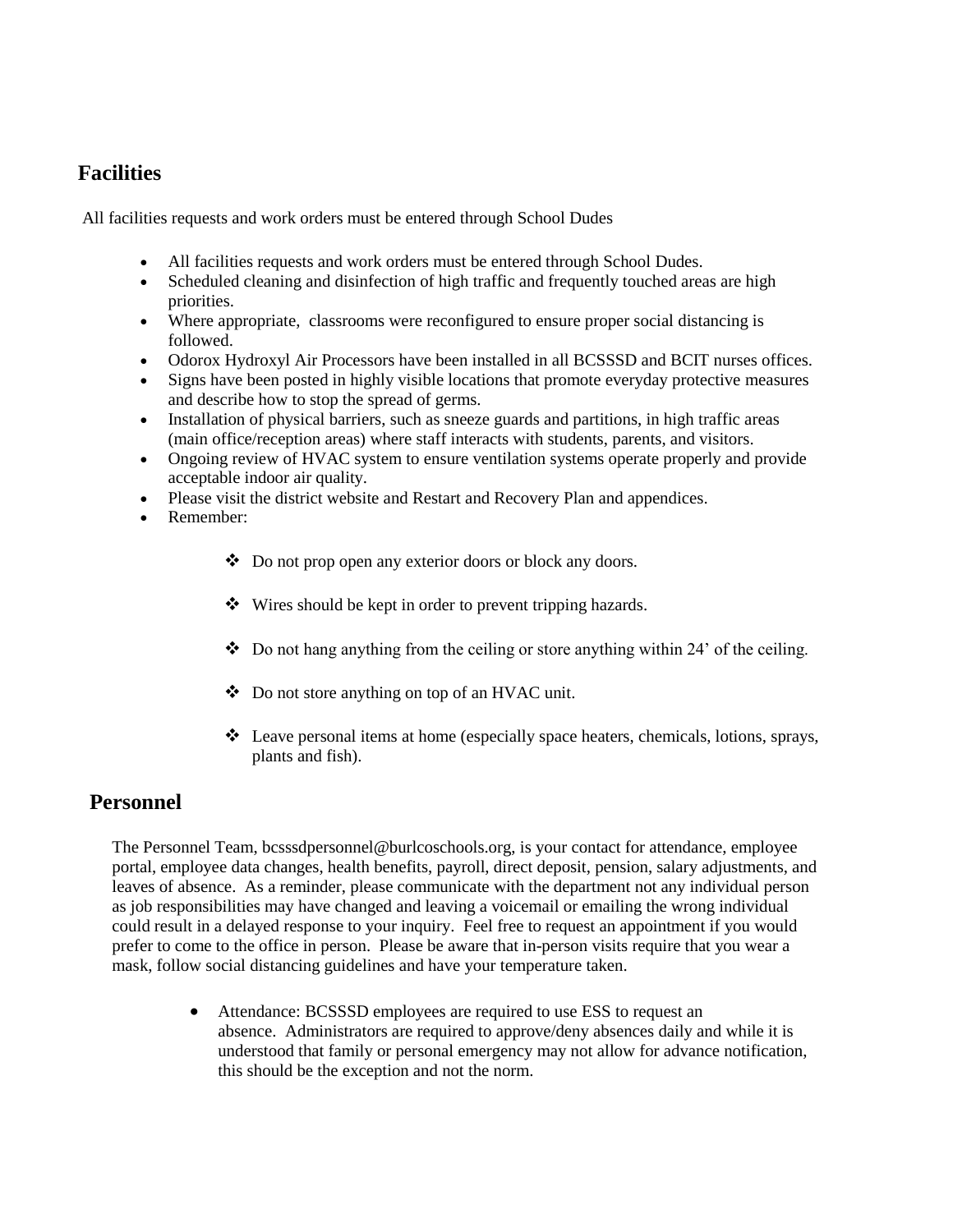- Official employee attendance can be found on the EduMet Employee Portal.
- Employees are responsible to monitor their own absences (ESS and EduMet) and immediately report discrepancies to the Personnel team.
- Employee Portal: Employees access the BCSSSD Employee Portal with the same username and password used to access their BCSSSD computer. Employees have access 24/7 to detailed payroll data, W2's, document, and attendance, as well as electronic timesheets. It is the employee's responsibility to retrieve any and all documents from the portal, and employees are strongly advised to save documents in a secure location. The Employee Portal is not a document storage program; information provided on the portal will be stored for a limited time, approximately one year.
- Electronic Time Sheets: BCSSSD will continue to utilize electronic time sheets. Staff members are assigned the appropriate drop downs for entering their time electronically based on BoE approval. Please refer to the Electronic Time Sheet SOP on the BCSSSD website.
- Health Benefits: Employees are required to contribute the higher of the following two options: 1.5% of base salary or a mandated health benefit contribution. Additional information is available by logging into the Health Benefits section of the district website. REMINDER: Section 125 Waivers must be submitted no later than 11.30.2021.

# **Security**

All employees are required to:

- Enter the designated entrances for their school.
- \*Wear an identification badge at all times and swipe identification badges at the reader. Identification badges must be visible at all times and the photo must resemble your current appearance. Visitors and staff arriving without their ID badge are required to obtain a temporary badge.
- All policies regarding COVID-19 should be followed at all times on school property
- \*ID badges must remain in the provided hard plastic protective cover. Badges stored in the protective cover will not break. Identification badges not stored in the protective cover will be the responsibility of the employee. A \$15.00 replacement fee will be charged for any badge lost or damaged. The replacement fee will be waived for campus change, name change or change of job description.
- If the ID badge is realized to be missing, contact the campus secretary as soon as possible. Campus secretary will notify the security team. Security will deactivate the badge while the employee attempts to locate.
- Principals/Supervisors: Please collect ID badges from staff upon retirement, resignation or termination. Collected badges will be returned to on-site security staff and followed up with an email [security@burlcoschools.org.](mailto:security@burlcoschools.org)
- Staff entering or exiting building will swipe their identification badge. An audible alarm will be activated upon exit.
- Staff does not have access to all doors in the campus buildings. Only doors equipped with a reader are authorized.
- Staff should not hold doors for anyone, staff or visitor. When arriving in groups, everyone must swipe the reader prior to entering the building.